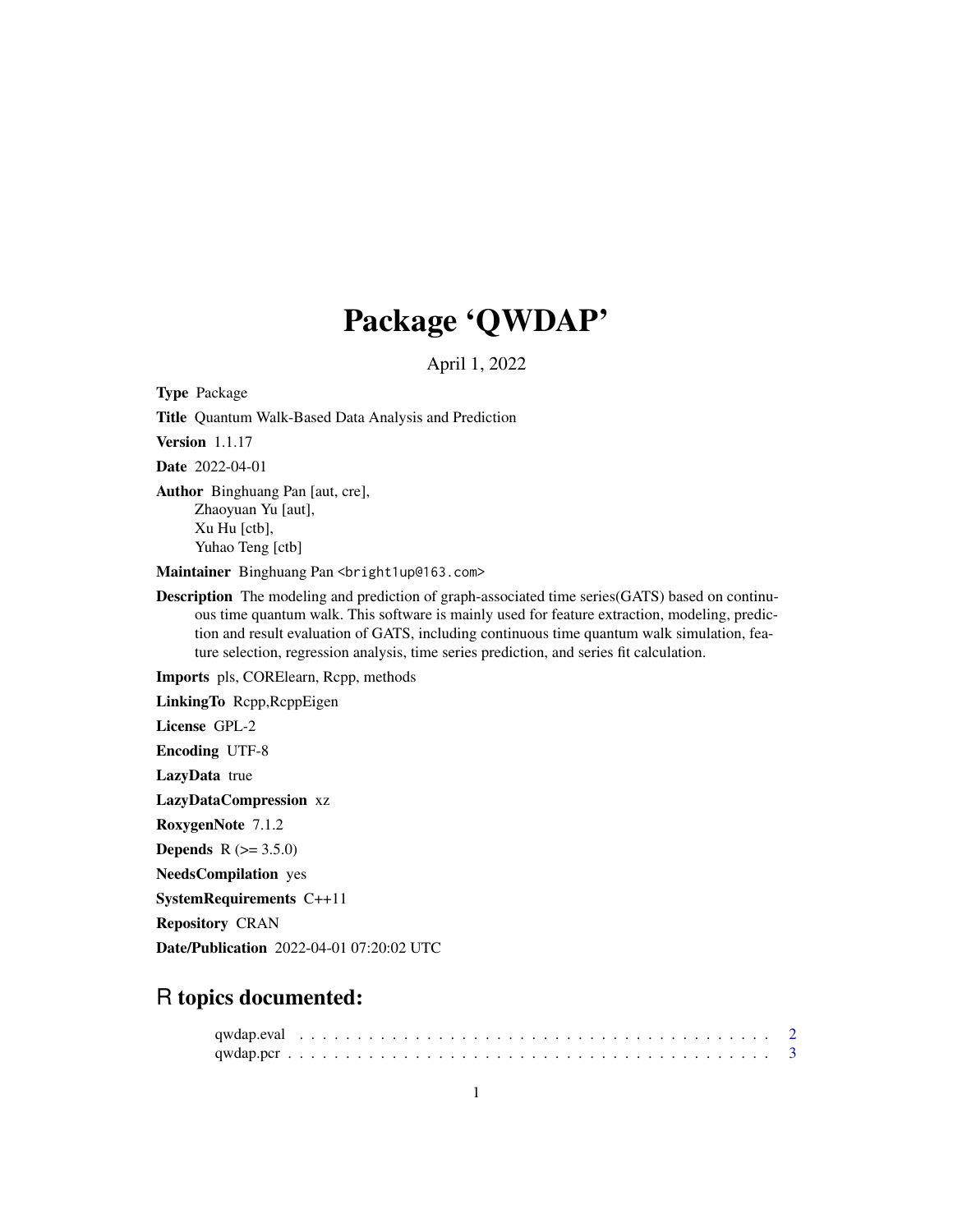### <span id="page-1-0"></span>2 qwdap.eval

| Index |  |  |  |  |  |  |  |  |  |  |  |  |  |  |  |  |  |  | 12 |
|-------|--|--|--|--|--|--|--|--|--|--|--|--|--|--|--|--|--|--|----|

qwdap.eval *Evaluation*

### Description

calculate the Coefficient of Determination, Root Mean Squared Error and the Mean Absolute Error between two series.

#### Usage

qwdap.eval(series1, series2)

#### Arguments

| series1 | The series1. |
|---------|--------------|
| series2 | The series2. |

#### Value

Three indicators, the Coefficient of Determination, Root Mean Squared Error and Mean Absolute Error.

### Examples

```
set.seed(1)
res.eval <- qwdap.eval(rnorm(100,0,2),rnorm(100,0,1))
```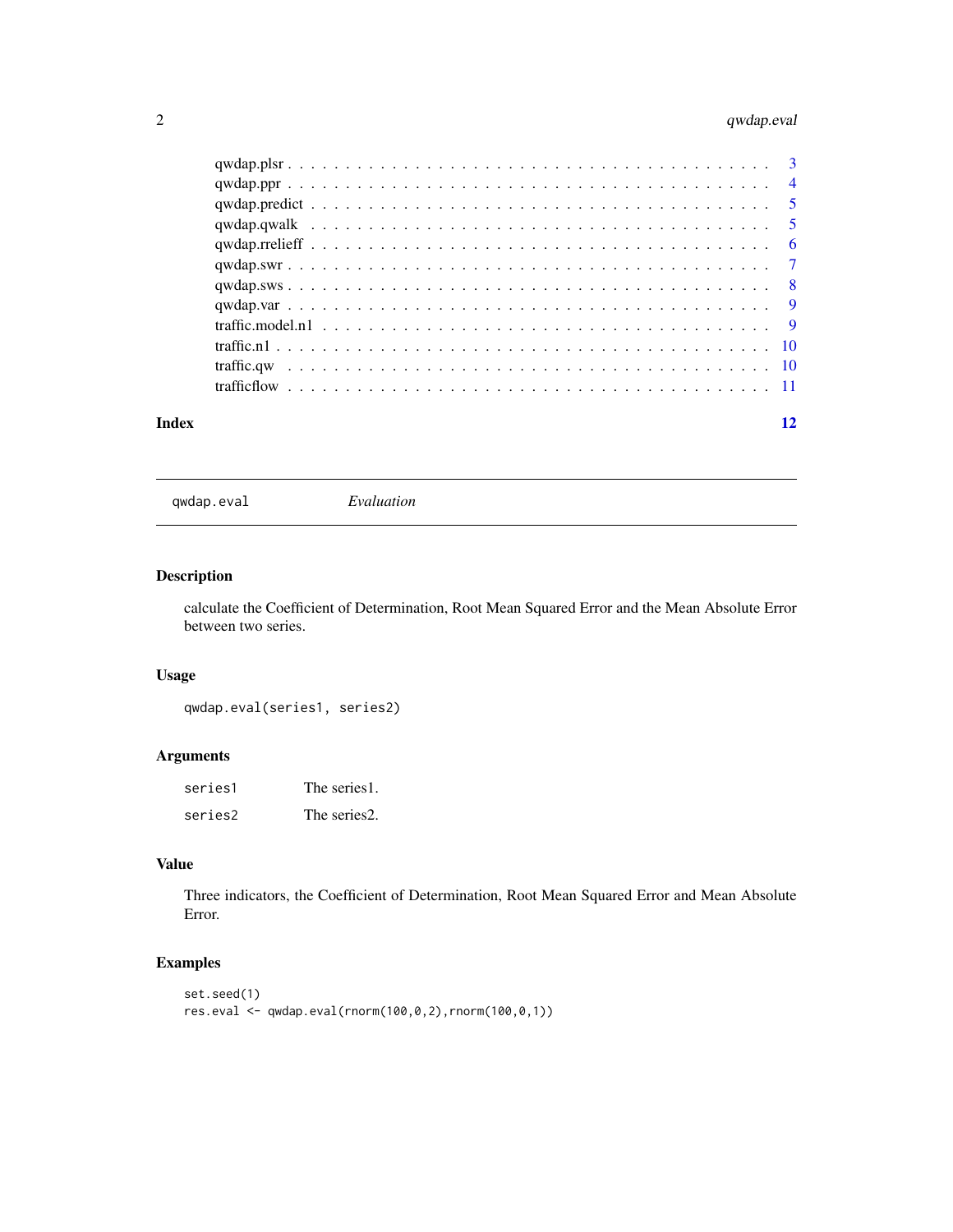<span id="page-2-0"></span>

#### Description

Principle component regression. This is a linear regression method used to establish the linear relationship between the original time series and the modes generated by quantum walks.

#### Usage

```
qwdap.pcr(in_data, data_range, plotting)
```
#### Arguments

| in data    | a 'OWMS' object, which includes the target series and the selected modes which<br>can be obtained from modes selection. |
|------------|-------------------------------------------------------------------------------------------------------------------------|
| data_range | the range of the train samples.                                                                                         |
| plotting   | whether to plot.                                                                                                        |

#### Value

a 'QWMODEL' object which includes the information of regression analysis.

#### Examples

data("traffic.n1") res.pcr <- qwdap.pcr(traffic.n1,c(1,500), FALSE)

qwdap.plsr *Partial Least Squares Regression*

#### Description

Partial least squares regression. This is a linear regression method used to establish the linear relationship between the original time series and the modes generated by quantum walks.

#### Usage

qwdap.plsr(in\_data, data\_range, plotting)

#### Arguments

| in data    | a 'OWMS' object, which includes the target series and the selected modes which<br>can be obtained from modes selection. |
|------------|-------------------------------------------------------------------------------------------------------------------------|
| data_range | the range of the train samples.                                                                                         |
| plotting   | whether to plot.                                                                                                        |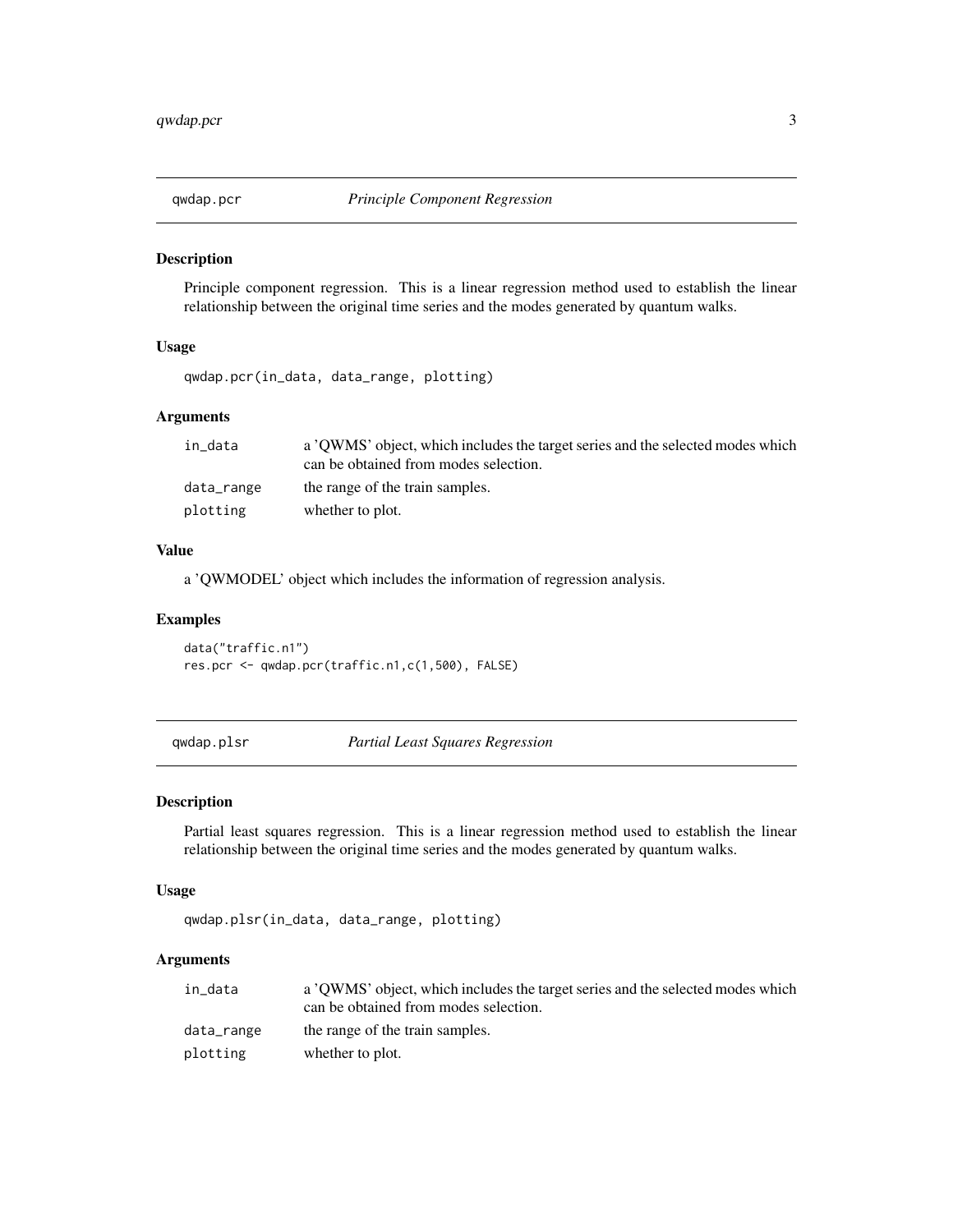#### <span id="page-3-0"></span>Value

a 'QWMODEL' object which includes the information of regression analysis.

### Examples

```
data("traffic.n1")
res.plsr <- qwdap.plsr(traffic.n1,c(1,500),FALSE)
```
qwdap.ppr *Projection Pursuit Regression*

#### Description

Projection pursuit regression. This is a nonlinear regression method used to establish the nonlinear relationship between the original time series and the modes generated by quantum walks.

#### Usage

qwdap.ppr(in\_data, data\_range, plotting)

#### Arguments

| in data    | a 'OWMS' object, which includes the target series and the selected modes which<br>can be obtained from modes selection. |
|------------|-------------------------------------------------------------------------------------------------------------------------|
| data_range | the range of the train samples.                                                                                         |
| plotting   | whether to plot.                                                                                                        |

#### Value

a 'QWMODEL' object which includes the information of regression analysis.

#### Examples

```
data("traffic.n1")
res.ppr <- qwdap.ppr(traffic.n1,c(1,500))
```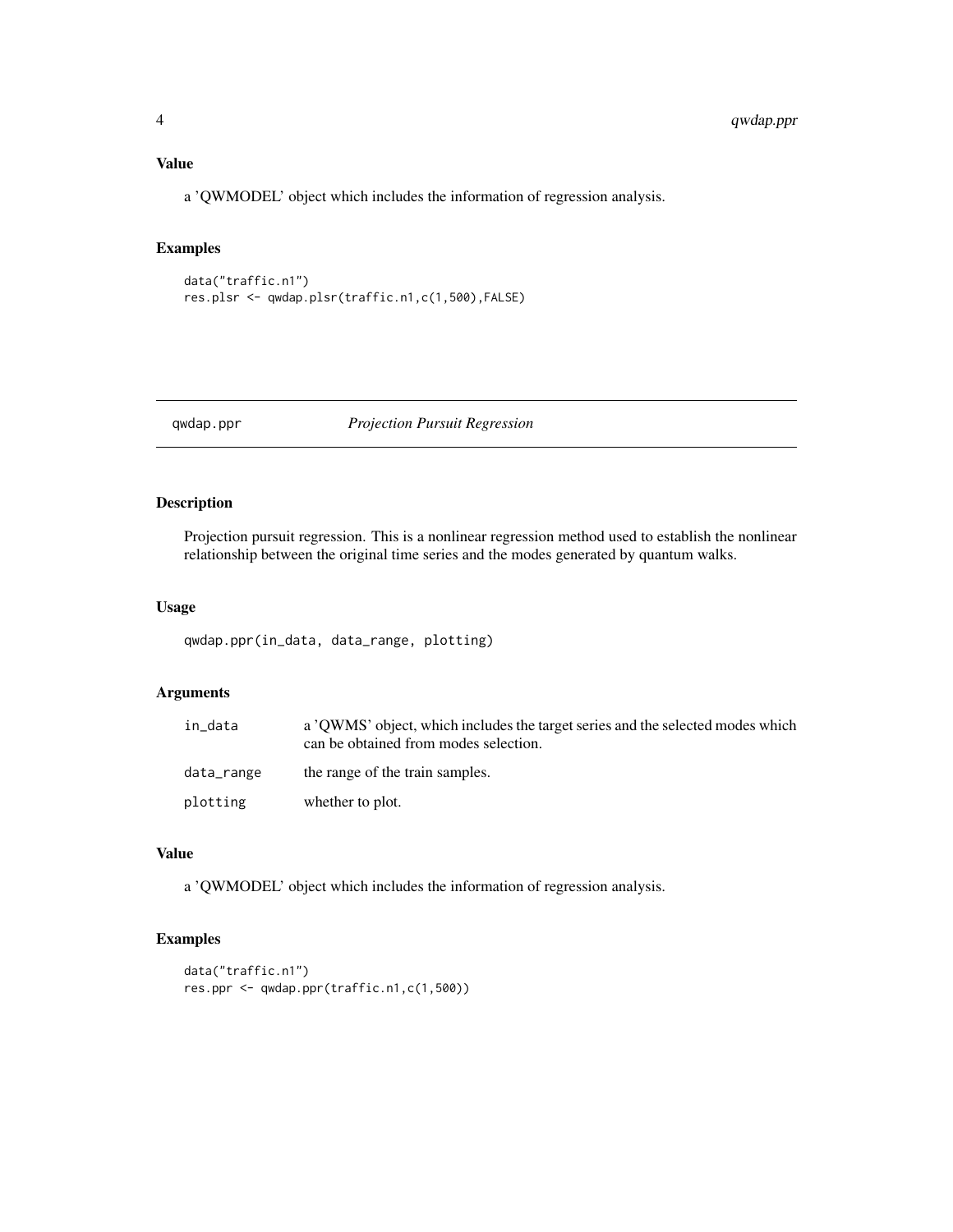<span id="page-4-0"></span>qwdap.predict *Prediction*

#### Description

Based on the established model, make predict. The core algorithm of VAR prediction comes from MTS(ver. 1.1.1).

#### Usage

```
qwdap.predict(in_model, data_range)
```
#### Arguments

| in model   | a 'OWMODEL' object, which is the model built by Stepwise Regression, PCR,<br>PLSR, PPR, VAR in this package. |
|------------|--------------------------------------------------------------------------------------------------------------|
| data_range | indicate the index range of the part data generated by quantum walks for predict.                            |

#### Value

the predict data.

#### Examples

```
data(traffic.model.n1)
res.predict <- qwdap.predict(traffic.model.n1,c(501,720))
```

| qwdap.qwalk | Ouantum Walk |  |
|-------------|--------------|--|
|-------------|--------------|--|

#### Description

Generate the modes, the probabilities that the walker being found at vertices. An adjacency matrix is need for the process.

#### Usage

```
qwdap.qwalk(edges, startindex, lens, scals, getfloat)
```
#### Arguments

| edges      | your N <sup>*</sup> N adjacency matrix saved as list.                                                                                 |
|------------|---------------------------------------------------------------------------------------------------------------------------------------|
| startindex | the initial position of the quantum walker.                                                                                           |
| lens       | the number of records required in a round of sampling by a scaling factor. Set<br>the length of the series according to requirements. |
| scals      | the scaling factors used.                                                                                                             |
| getfloat   | Whether to return floating point data.                                                                                                |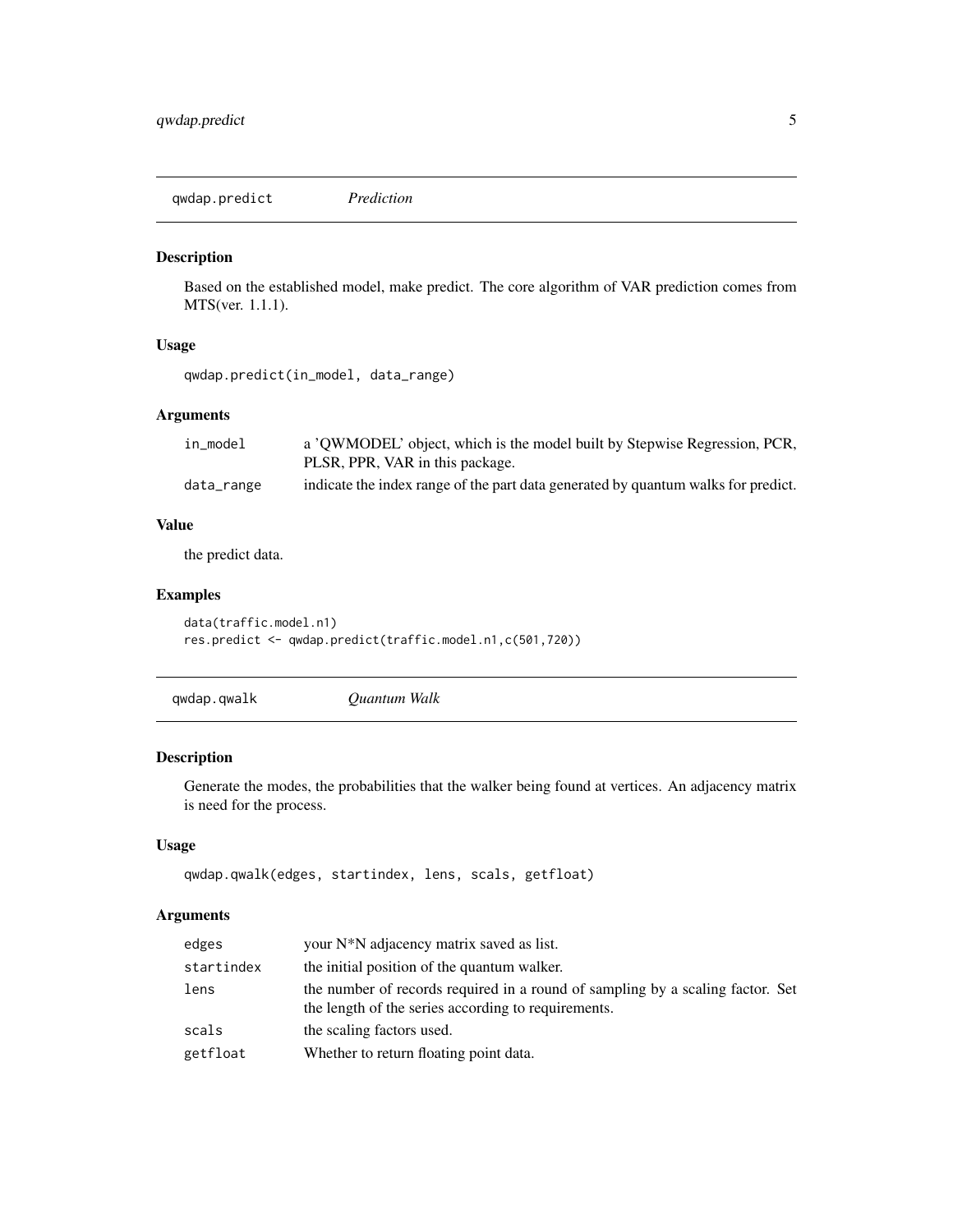#### <span id="page-5-0"></span>Details

'qwdap.qwalk()' is used to generated modes for time series analysis, the result is a object of class 'CTQW', the modes are saved in the object as a 3-dim array, and the parameters are also store in the object. The continuous time quantum walk is a continuous process, the modes are generated with a series of times, the parameter 'scals' can be understood as the tolerance of the arithmetic time series. Multiply tolerances can be passed in to obtain modes on different time scales through parameter 'scals'. The probability of the series with the probabilities that the walker being found at the vertices, and the length depends on parameter 'lens'. The data generated by this function is not recorded from the initial state. The shortest distance between all vertices and the initial position of the quantum walker is obtained by the Dijkstra algorithm.The probabilities corresponding to each vertex are recorded starting from the vertex furthest in the shortest distance is not 0. The function is single thread.

#### Value

a object of class 'CTQW', the quantum walk results and some parameters.

#### Author(s)

Pan Binghuang

#### Examples

```
edges <- matrix(c(0,1,0,0,0,0,0,
                  1,0,1,0,0,0,0,
                  0,1,0,1,0,0,0,
                  0,0,1,0,1,0,0,
                  0,0,0,1,0,1,0,
                  0,0,0,0,1,0,1,
                  0,0,0,0,0,1,0),
                nrow = 7res.qwalk <- qwdap.qwalk(edges,1,100,scals=seq(from=0.01, by=0.01, length.out=5))
```
qwdap.rrelieff *RReliefF*

#### **Description**

Mode selection by RReliefF. The purpose of this function is to select the part modes with similar characteristics to the observed time series from the modes generated by the quantum walk. And it is based on the data model.

#### Usage

```
qwdap.rrelieff(real, ctqw, index, num, plotting)
```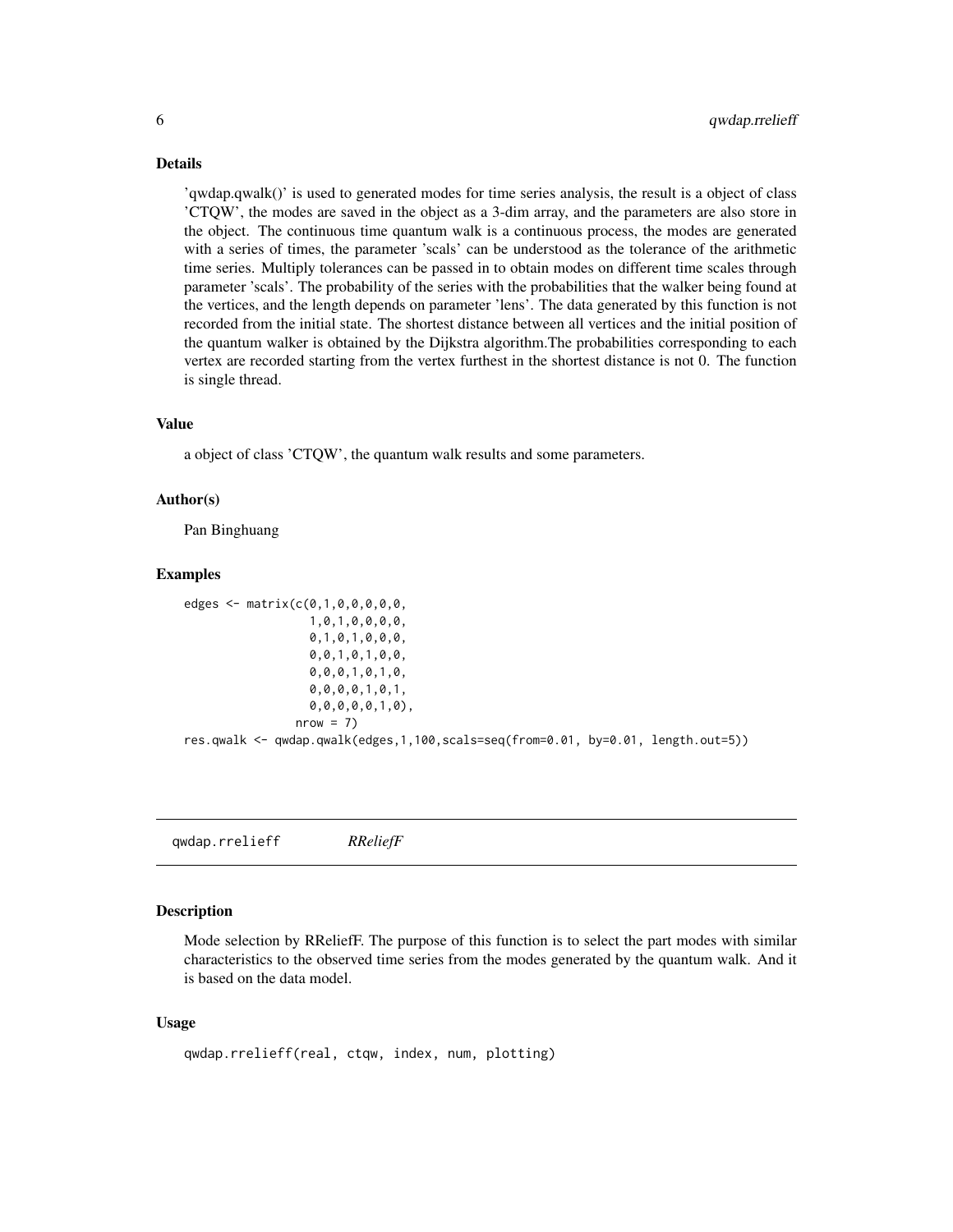### <span id="page-6-0"></span>qwdap.swr 7

#### Arguments

| real     | the real series observed.                 |
|----------|-------------------------------------------|
| ctqw     | the 'CTOW' object.                        |
| index    | the index of the data for mode selection. |
| num      | the number of series required.            |
| plotting | whether to plot.                          |

#### Details

The 'QWMS' object include the original time series and the modes generated by quantum walks.

#### Value

a 'QWMS' object.

#### Examples

```
data("traffic.qw")
data("trafficflow")
res.rrelieff <- qwdap.rrelieff(trafficflow,traffic.qw,1,30,TRUE)
```
qwdap.swr *Model by Stepwise Regression*

#### Description

Stepwise regression. This is a linear regression method used to establish the linear relationship between the original time series and the modes generated by quantum walks.

#### Usage

```
qwdap.swr(in_data, data_range, plotting)
```
#### Arguments

| in data    | a 'OWMS' object, which includes the target series and the selected modes which<br>can be obtained from modes selection. |
|------------|-------------------------------------------------------------------------------------------------------------------------|
| data_range | the range of the train samples.                                                                                         |
| plotting   | whether to plot.                                                                                                        |

#### Value

a 'QWMODEL' object which includes the information of regression analysis.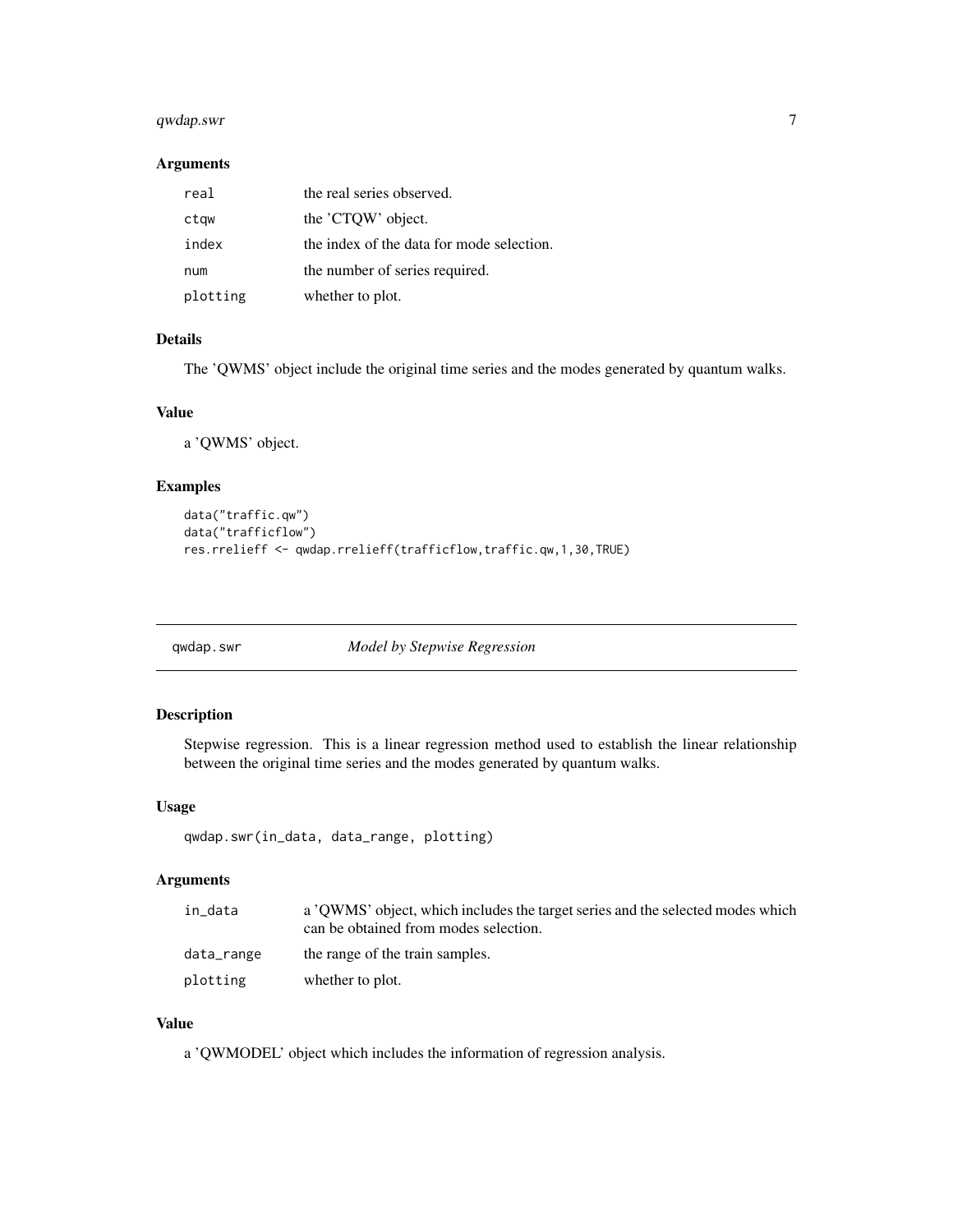#### Examples

```
data("traffic.n1")
res.swr <- qwdap.swr(traffic.n1,c(1,500))
```
qwdap.sws *Mode Selection by Stepwise Regression*

#### Description

Mode selection by Stepwise Regression. The purpose of this function is to select the part modes with similar characteristics to the observed time series from the modes generated by the quantum walk. And it is based on the linear model. The core algorithm comes from StepReg(ver. 1.4.2).

#### Usage

qwdap.sws(real, ctqw, index, select\_method, plotting)

#### Arguments

| real          | the real series observed.                 |
|---------------|-------------------------------------------|
| ctqw          | the 'CTQW' object.                        |
| index         | the index of the data for mode selection. |
| select_method | choose a stepwise method.                 |
| plotting      | whether to plot.                          |

#### Details

The 'QWMS' object include the original time series and the modes generated by quantum walks.

#### Value

a 'QWMS' object.

#### Examples

```
data("traffic.qw")
data("trafficflow")
res.sws <- qwdap.sws(trafficflow,traffic.qw,1,"bidirection",TRUE)
```
<span id="page-7-0"></span>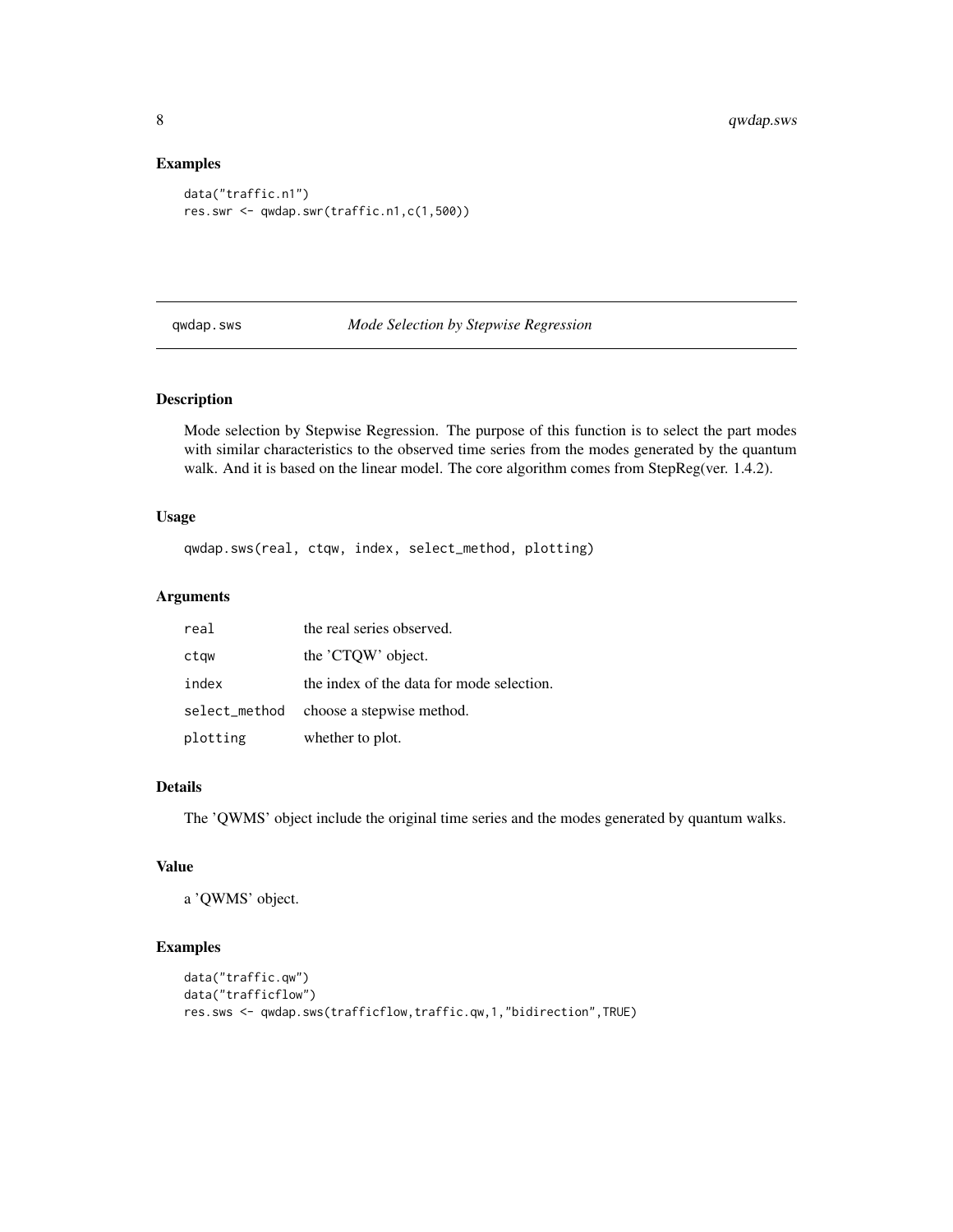<span id="page-8-0"></span>

#### Description

Vector autoregressive model. This is a regression method used to establish the temporal relationship between the original time series and the modes generated by quantum walks. The core algorithm comes from MTS(ver. 1.1.1).

#### Usage

qwdap.var(in\_data, data\_range, plotting)

#### Arguments

| in data    | a 'OWMS' object, which includes the target series and the selected modes which<br>can be obtained from modes selection. |
|------------|-------------------------------------------------------------------------------------------------------------------------|
| data_range | the range of the train samples.                                                                                         |
| plotting   | whether to plot.                                                                                                        |

#### Value

a 'QWMODEL' object which includes the information of regression analysis.

#### Examples

data("traffic.n1") res.var <- qwdap.var(traffic.n1,c(1,500))

traffic.model.n1 *The estabulished model by Stepwise Regression of the 'N1' station*

#### Description

This data is the linear model built by Stepwise Regression of the highway traffic flow data of the 'N1' stations, and includes the observed data and the modes generated by quantum walk.

#### Usage

data(traffic.model.n1)

#### Format

A 'QWMODEL' object.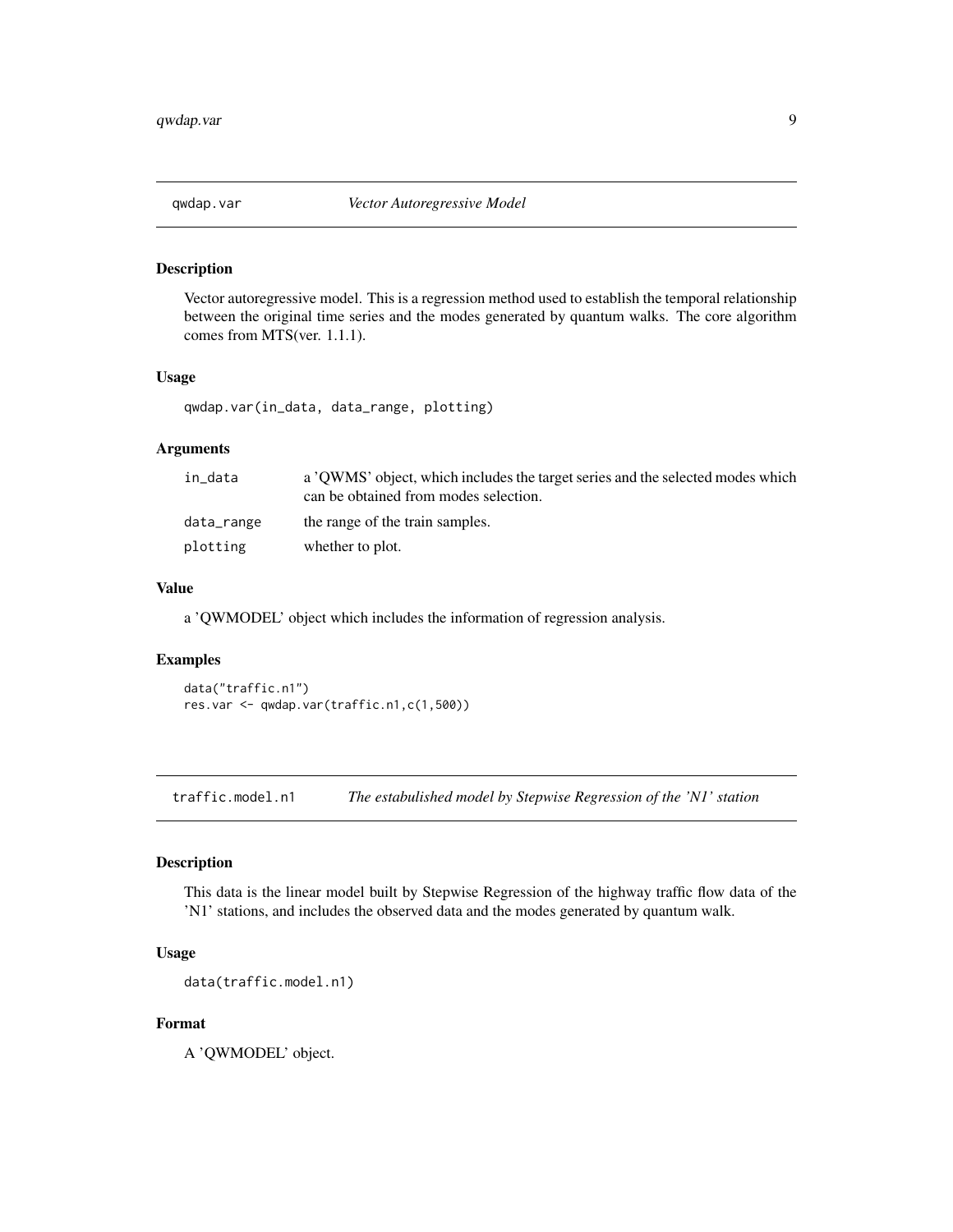<span id="page-9-0"></span>10 traffic.qw

#### Source

Pan BH(2021).

traffic.n1 *Data of the 'N1' station*

#### Description

This data is the highway traffic flow data and the modes generated by quantum walk of the 'N1' stations.

#### Usage

data(traffic.n1)

#### Format

A 'QWMS' object.

#### Source

Pan BH(2021).

traffic.qw *A set of modes generated by quantum walk*

#### Description

This data is generated by function 'qwdap.qwalk()' with 100 scaling factors form 0.01 to 1 and the parameter 'edges' is the adjancy matrix of 7 vertices connected end to end.

#### Usage

data(traffic.qw)

#### Format

A 'CTQW' object.

#### Source

Pan BH(2021).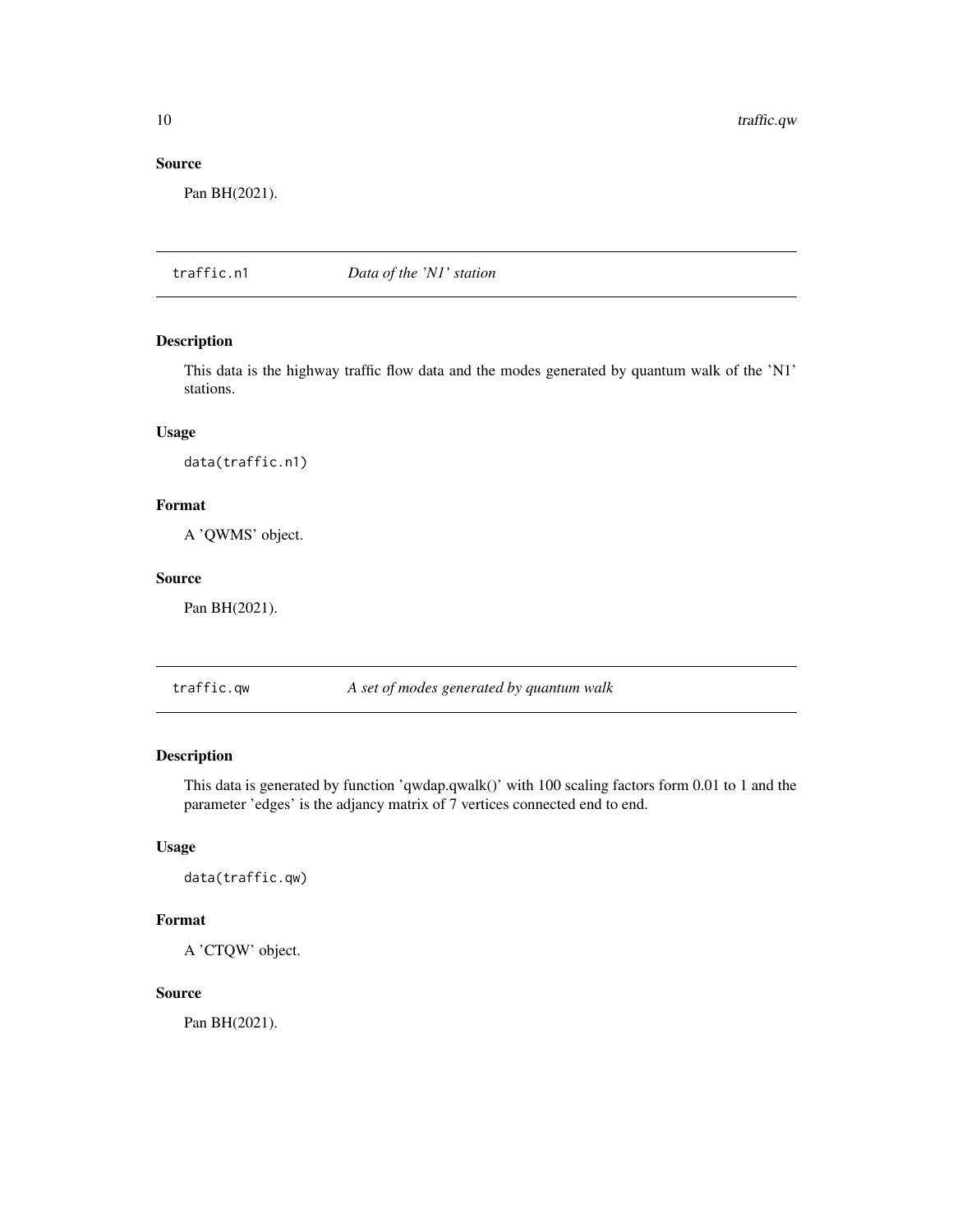<span id="page-10-0"></span>

#### Description

This data set has a total of 720 records of 7 research stations, namely Tangshan (N1), Jurong (N2), Heyang (N3), Danyang (N4), Luoshuyan (N5), Xuejia (N6) and ChangzhouBei (N7).

### Usage

data(trafficflow)

#### Format

A dataframe with 720 observations on the 7 stations.

#### Source

Yu ZY, Hu X(2020).